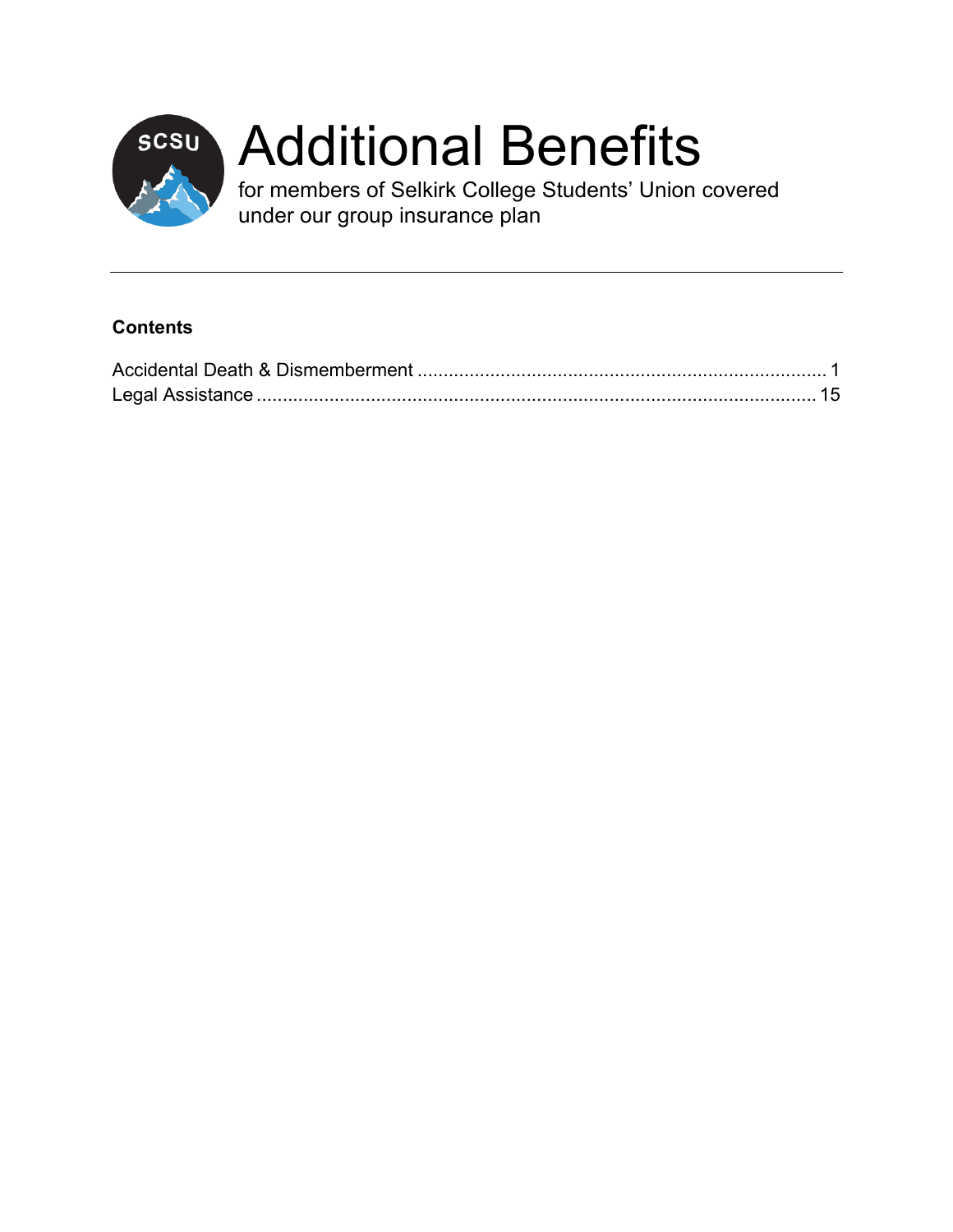#### **ACCIDENTAL DEATH AND DISMEMBERMENT BEN EFIT PLAN**

#### **Policy GRE1001**

Insurer - Western Life Assurance Company (Western Life)

#### **When are you Covered?**

The Basic Accidental Death and Dismemberment plan covers you 24 hours a day, anywhere in the world, for specified accidental losses. If you suffer any of the eligible losses listed in the policy as the result of an injury caused by an Accident, and the loss occurs within 365 days of the date of the Accident, the benefits indicated in the policy will be paid.

The injury caused by the Accident must be the basis of claim but in no event shall Injury mean Sickness or Disease howsoever caused unless caused by an Accident.

"Accident" means a single sudden and unexpected event, which:

- a) occurs at an identifiable time and place;
- b) causes unexpected bodily Injury at the time it occurs; and
- c) arises from an external source to the Insured Person.

#### **Aircraft Coverage**

Insurance includes Injury sustained by you while and in consequence of:

- a) riding as a passenger, in or on any aircraft operated on a regular, special or chartered flight by a domestic or international scheduled air carrier, licensed by the Department of Transport of Canada or the governmental authority having jurisdiction over such air carrier in the country of its registry; or
- b) riding as a passenger, in or on any aircraft operated by the Canadian Armed Forces or by a similar military service of any duly constituted governmental authority of any other recognized country; or
- c) boarding or alighting from or being struck by any aircraft.

Notwithstanding (a) and (b) above, this policy excludes Injury sustained while and in consequence of:

- a) riding as a pilot, operator or member of the crew in or on any aircraft; or
- b) riding as a passenger, in or on any aircraft owned, operated, or leased by or on behalf of the Policyholder.

#### **Exposure and Disappearance**

If, by reason of an Accident, you are unavoidably exposed to the elements and as the result of such exposure, suffer a loss which indemnity is otherwise payable under this policy, such Loss will be covered under the terms of the policy.

If your body is not found within one year after the date of the disappearance and the disappearance is a result of the sinking or wrecking of the conveyance in which you were riding at the time of the Accident, and under such circumstances as would otherwise be covered under this policy, it will be presumed you suffered a Loss of Life resulting from injury caused by an Accident at the time of such sinking of wrecking.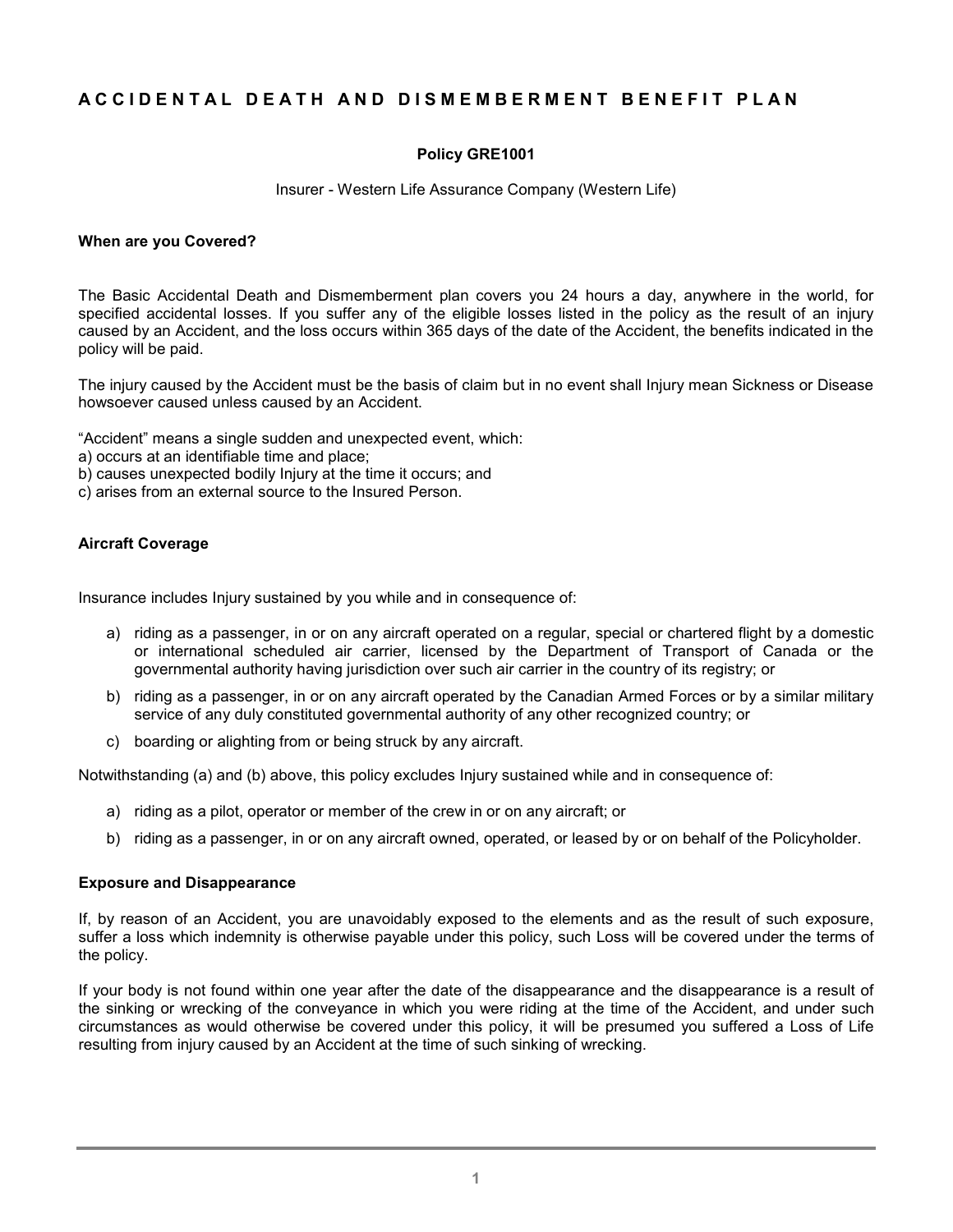#### **Who is Covered?**

All active full-time & part-time students, under the age of 70, whose names are on file with the Health Plan Administrator provided the student is actively carrying out their curriculum.

If a student is not actively carrying out their curriculum on the date they become eligible coverage will be delayed until they begin their studies. Coverage also terminates when a student ceases to carry out their curriculum on account of leave of absence, disability, abandoned course of study or is expelled.

#### **SCHEDULE OF BENEFITS**

Benefit amounts for each eligible student are shown below. The amount specified shall apply to each student per accident, subject to all terms of the policy.

#### **Accidental Death or Dismemberment Indemnity – Benefit Amount: \$10,000**

**Brain Death Indemnity: Benefit Amount - \$10,000**

**Cosmetic Disfigurement Indemnity: Benefit Amount - \$10,000**

**Suicide Death Indemnity: Benefit Amount - \$10,000**

**Seat Belt Indemnity: Benefit Amount - \$2,500**

#### **Additional Benefits Maximum Amount**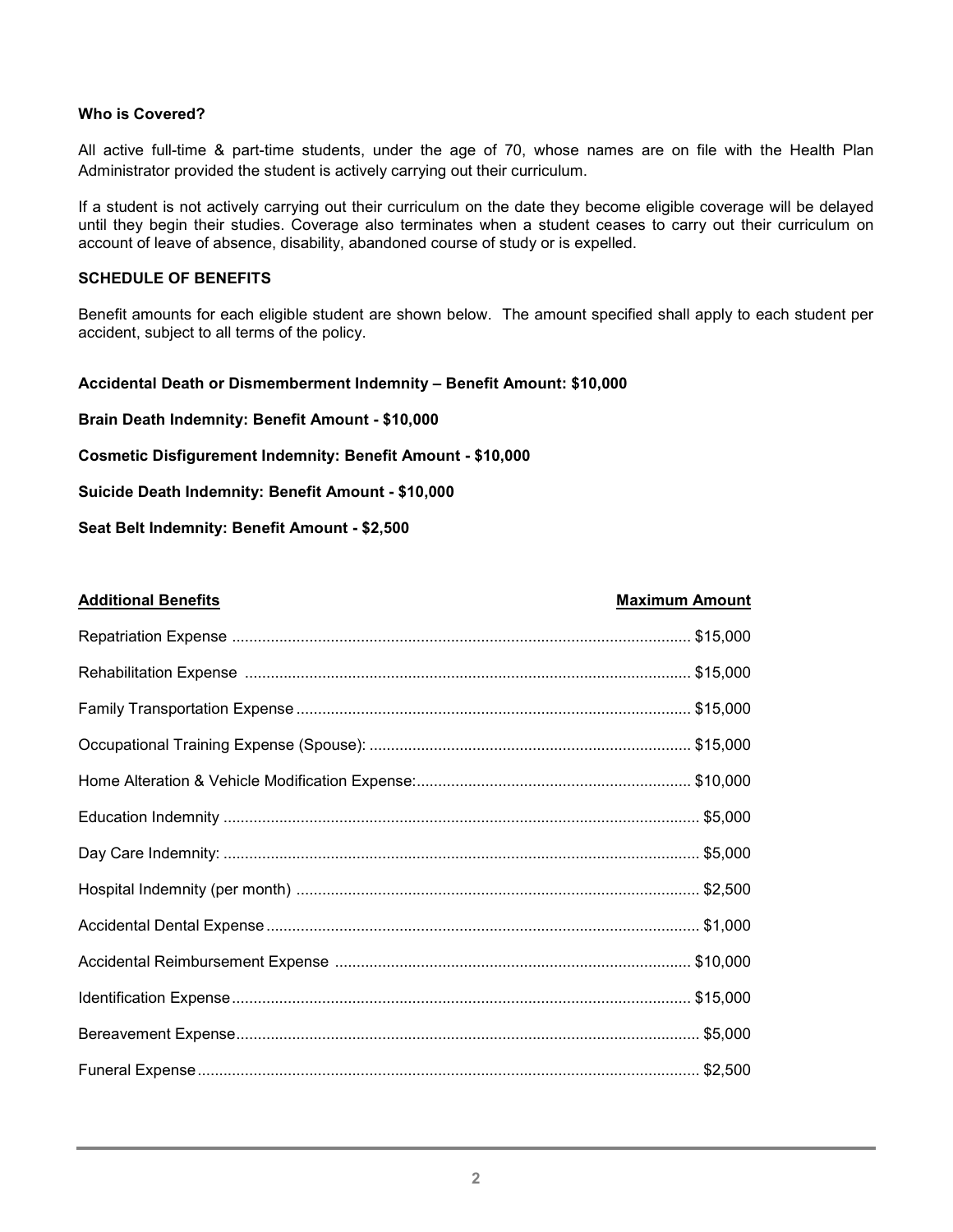#### **SCHEDULE OF LOSSES**

#### **Accidental Death and Dismemberment**

If you suffer an injury that results in one of the following losses, within one year from the date of the accident, Western Life will pay a percentage as shown below of the Accidental Death and Dismemberment Benefit Amount indicated in the **Schedule of Benefits,** however, not more than one (the largest) shall be paid with respect to all injuries resulting from one accident. **For Loss of:**

**% of Benefit Amount**

| Life                                     | 100%   |
|------------------------------------------|--------|
| Entire Sight of Both Eyes                | 300%   |
| Speech and Hearing in Both Ears          | 300%   |
| One Hand and the Entire Sight of One Eye | 300%   |
| One Foot And the Entire Sight of One Eye | 300%   |
| Entire Sight of One Eye                  | 210%   |
| Speech                                   | 150%   |
| Hearing in Both Ears                     | 300%   |
| Hearing in One Ear                       | 150%   |
| All Toes on Same Foot                    | 25%    |
| One Finger                               | 10%    |
| Four Fingers on Same Hand                | 33.33% |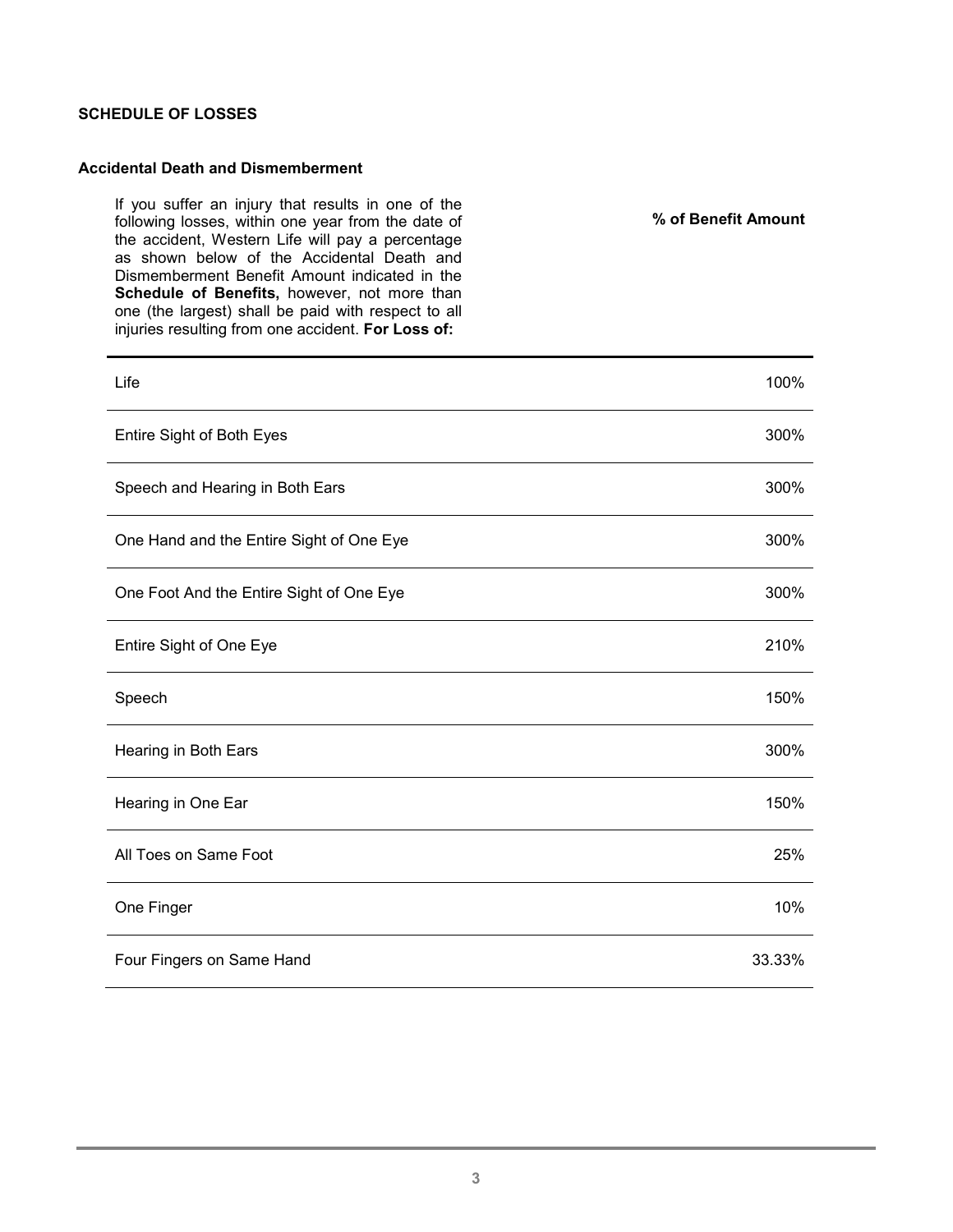| For Loss or Loss of Use of:         | % of Benefit Amount |
|-------------------------------------|---------------------|
| <b>Both Hands</b>                   | 300%                |
| <b>Both Feet</b>                    | 300%                |
| <b>Both Arms</b>                    | 300%                |
| <b>Both Legs</b>                    | 300%                |
| One Hand and One Foot               | 300%                |
| One Arm                             | 225%                |
| One Leg                             | 225%                |
| One Hand                            | 210%                |
| One Foot                            | 210%                |
| Thumb and Index Finger on Same Hand | 50%                 |
|                                     |                     |

| For Paralysis of:                                      | % of Benefit Amount |
|--------------------------------------------------------|---------------------|
| Both Upper and Lower Limbs (Quadriplegia)              | 300%                |
| Both Lower Limbs (Paraplegia)                          | 300%                |
| Upper and Lower Limbs of One Side of Body (Hemiplegia) | 300%                |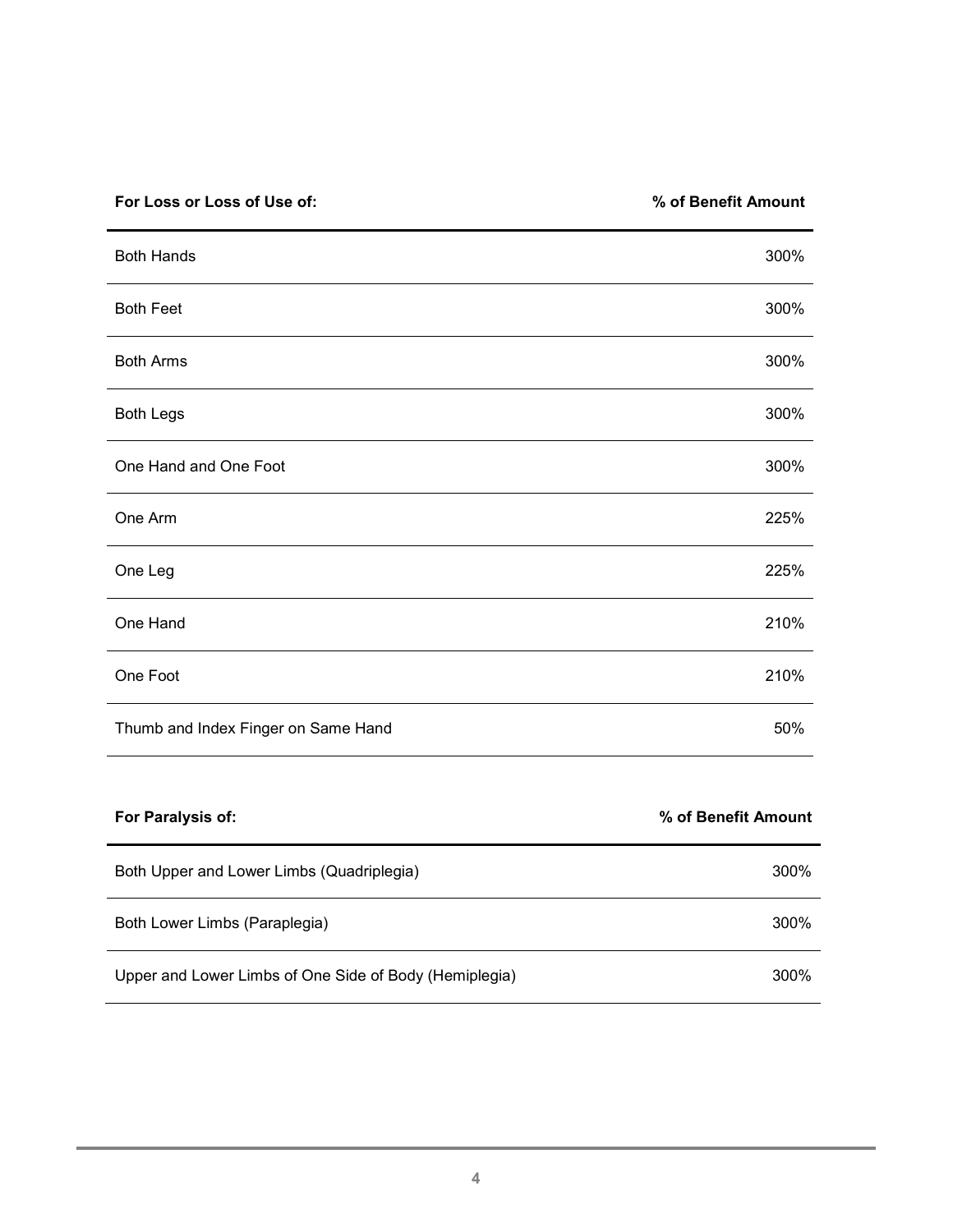#### **Accident Reimbursement Expense**

If, by reason of Injury, you require and receive medical treatment and incur expenses for any of the following services or supplies while under the Regular Care and Attendance of a Physician, the Insurer will pay the reasonable and customary expenses actually incurred by you within 52 weeks after the date of the Accident. Payment by the Insurer for the total of all expenses incurred by you will not exceed the Benefit Amount stated in the Schedule as the result of any one Accident.

- (a) Expenses for the services of a Nurse ordered or prescribed by a Physician, on condition such Nurse does not ordinarily reside in your Residence and is not an Immediate Family Member, subject to the Benefit Maximum stated in the Schedule;
- (b) Hospital charges for the difference between the public ward allowance under your Provincial Hospital plan and the semi-private accommodation charge (private accommodation charge if recommended by a Physician);
- (c) Expenses for transportation by a licensed ambulance service or, when recommended by a Physician, by any other conveyance licensed to carry passengers for hire to or from the nearest Hospital that is equipped to provide the required treatment;
- (d) Prosthetic Appliance, subject to a maximum of \$1,000.

#### **Accidental Dental Expense**

If an Injury to whole and sound teeth is caused by a force or blow external to the mouth, and the Injury requires treatment, replacement, or x-rays by a legally qualified dentist or oral surgeon, then the Insurer will pay the reasonable and necessary expenses actually incurred by you, that are in excess of the deductible, within 52 weeks after the date of the Accident. Payment by the Insurer for the total of all expenses incurred by you will not exceed the Benefit Amount stated in the Schedule.

The expense cannot duplicate the cost of any such services covered under the terms of any existing plan of dental insurance services.

Benefits as the result of any one Accident are subject to a deductible of \$100 per injury.

For the purpose of this policy, capped or crowned teeth will be considered whole and sound except where they have undergone endodontic treatment. If an Injury to a capped or crowned tooth causes damage to the remaining tooth structure requiring the preparation of a new cap or crown, the policy will cover the cost of treatment necessitated thereby. If a cap or crown is damaged or dislodged without Injury to the remaining tooth structure, the policy will not cover the cost of treatment necessitated thereby.

The legally qualified dentist or oral surgeon must not ordinarily reside in your Residence and cannot be an Immediate Family Member.

You must consult with the dentist or oral surgeon within 30 days from the date of Accident.

Any payments made under this section will be in accordance with the current Fee Guide for General Practitioners published by the Dental Association in the province or territory of your Residence.

#### **Bereavement Expense**

If you suffer Loss of Life as the result of an Accident, and a Physician recommends that your Spouse and Dependent Children undergo bereavement counselling by a licensed Psychologist, then the Insurer will pay the cost of such counselling, not to exceed the Benefit Amount as stated in the Schedule. The Loss of Life must occur within 365 days of the Accident to be eligible for this benefit.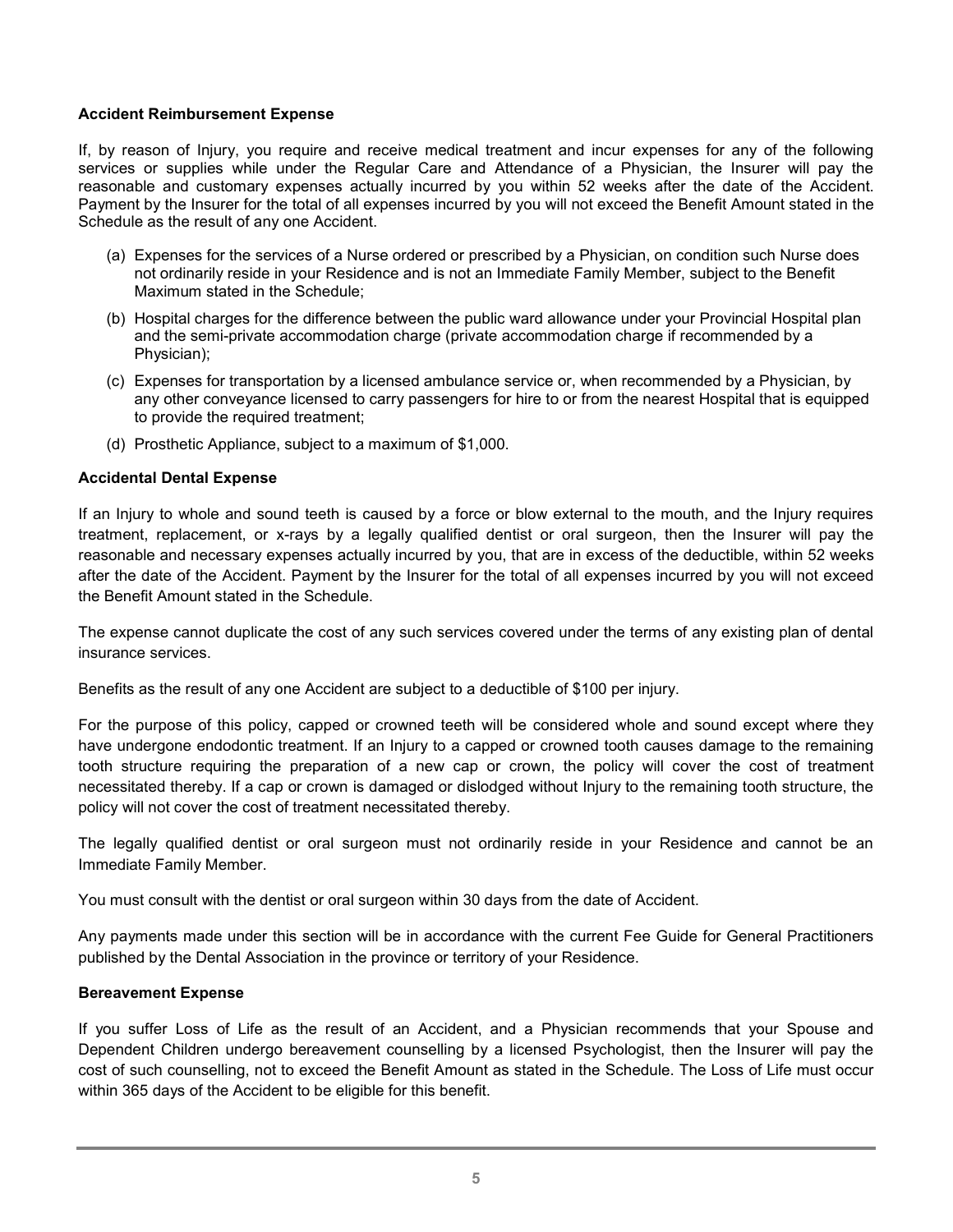#### **Brain Death Indemnity**

If you suffer Brain Death as the result of an Accident then the Insurer will pay the Benefit Amount in one sum, less any amount paid or payable under Specific Loss Accident Indemnity. The Loss of Life must occur within 365 days of the Accident to be eligible for this benefit.

**"Brain Death"** *means* irreversible unconsciousness with total loss of brain function and complete absence of electrical activity of the brain, even though the heart is still beating.

#### **Cosmetic Disfigurement Indemnity**

If you suffer cosmetic disfigurement due to a burn, the Insurer will pay the Cosmetic Disfigurement Indemnity, on condition that such burn is classified as a 3rd degree burn.

The amount of benefit payable under this section is based on the percentage of the Benefit Amount, as shown in the following Cosmetic Burn Schedule, which is determined by the Area Classification Factor times the percentage of body surface actually burned.

The Maximum Allowable Percentage for Body Surface Burned, as shown in the following Cosmetic Burn Schedule, is based on 100% of the specific body part that was burned. The attending Physician will determine the actual percentage applicable to each burn.

If an Insured Person suffers burns to more than one body part as a result of any one Accident, benefits payable for all such burns will not exceed 100% of the Benefit Amount.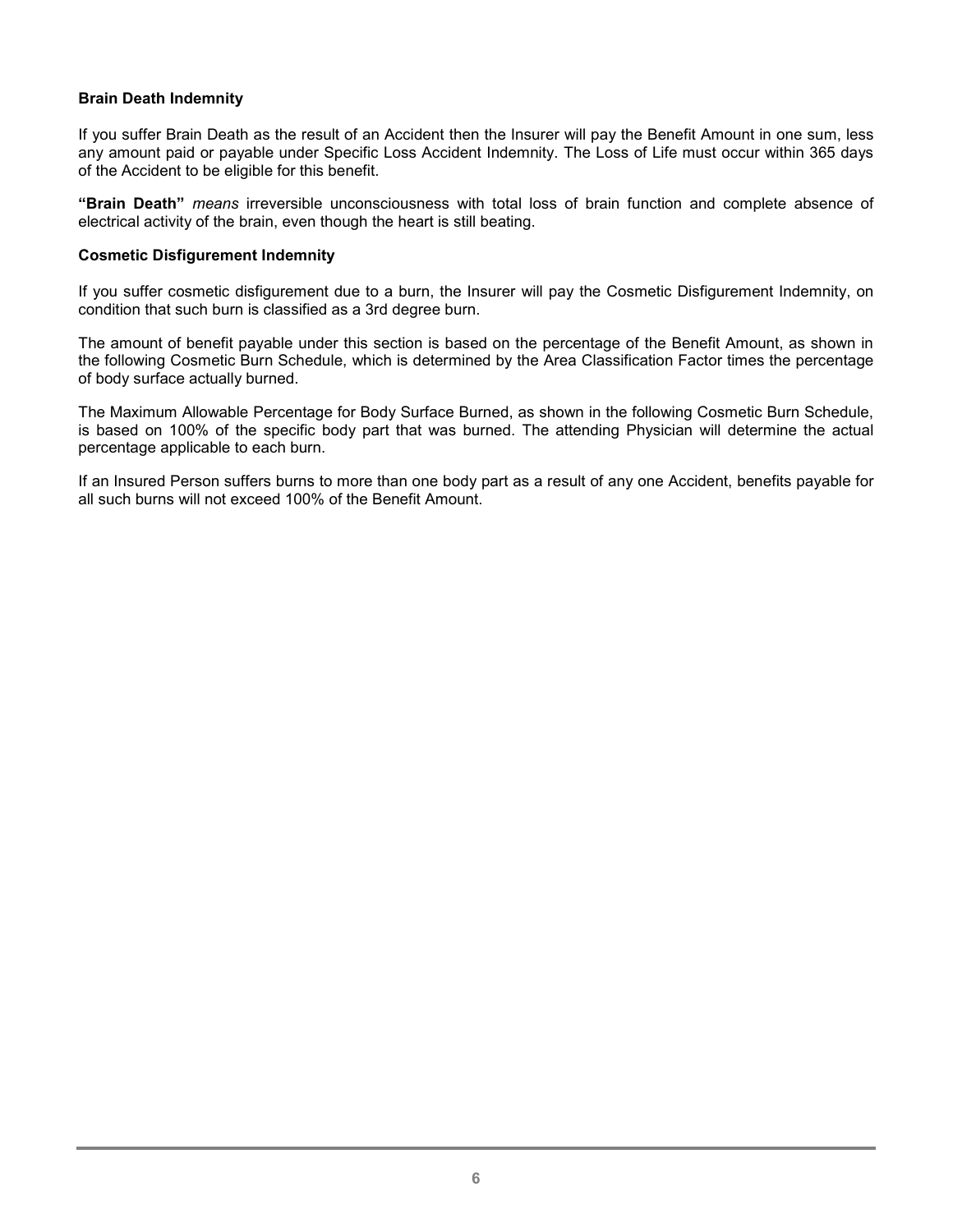## **Cosmetic Burn Schedule**

**Body Part Area Classification Factor**

| ------                         |    |
|--------------------------------|----|
| Face, Neck, Head               | 11 |
| Hand & Forearm (Right)         | 5  |
| Hand & Forearm (Left)          | 5  |
| Upper Arm (Right)              | 3  |
| Upper Arm (Left)               | 3  |
| Torso (Front)                  | 2  |
| Torso (Back)                   |    |
| Thigh (Right)                  |    |
| Thigh (Left)                   |    |
| Lower Leg - below knee (Right) | 3  |
| Lower Leg - below knee (Left)  | 3  |

#### **Maximum Allowable %**

| <b>Body Part</b>               | for Body Surface Burned |
|--------------------------------|-------------------------|
| Face, Neck, Head               | 9.0%                    |
| Hand & Forearm (Right)         | 4.5%                    |
| Hand & Forearm (Left)          | 4.5%                    |
| Upper Arm (Right)              | 4.5%                    |
| Upper Arm (Left)               | 4.5%                    |
| Torso (Front)                  | 18.0%                   |
| Torso (Back)                   | 18.0%                   |
| Thigh (Right)                  | 9.0%                    |
| Thigh (Left)                   | 9.0%                    |
| Lower Leg - below knee (Right) | 9.0%                    |
| Lower Leg - below knee (Left)  | 9.0%                    |

| <b>Body Part</b>               | <b>Maximum % of Benefit Amount Payable</b> |
|--------------------------------|--------------------------------------------|
| Face, Neck, Head               | 99.9%                                      |
| Hand & Forearm (Right)         | 22.5%                                      |
| Hand & Forearm (Left)          | 22.5%                                      |
| Upper Arm (Right)              | 13.5%                                      |
| Upper Arm (Left)               | 13.5%                                      |
| Torso (Front)                  | 36.0%                                      |
| Torso (Back)                   | 36.0%                                      |
| Thigh (Right)                  | 9.0%                                       |
| Thigh (Left)                   | 9.0%                                       |
| Lower Leg - below knee (Right) | 27.0%                                      |
| Lower Leg - below knee (Left)  | 27.0%                                      |

If benefits are payable under this section and Specific Loss Accident Indemnity or Brain Death Indemnity, the total benefits payable will not exceed 100% of the Benefit Amount.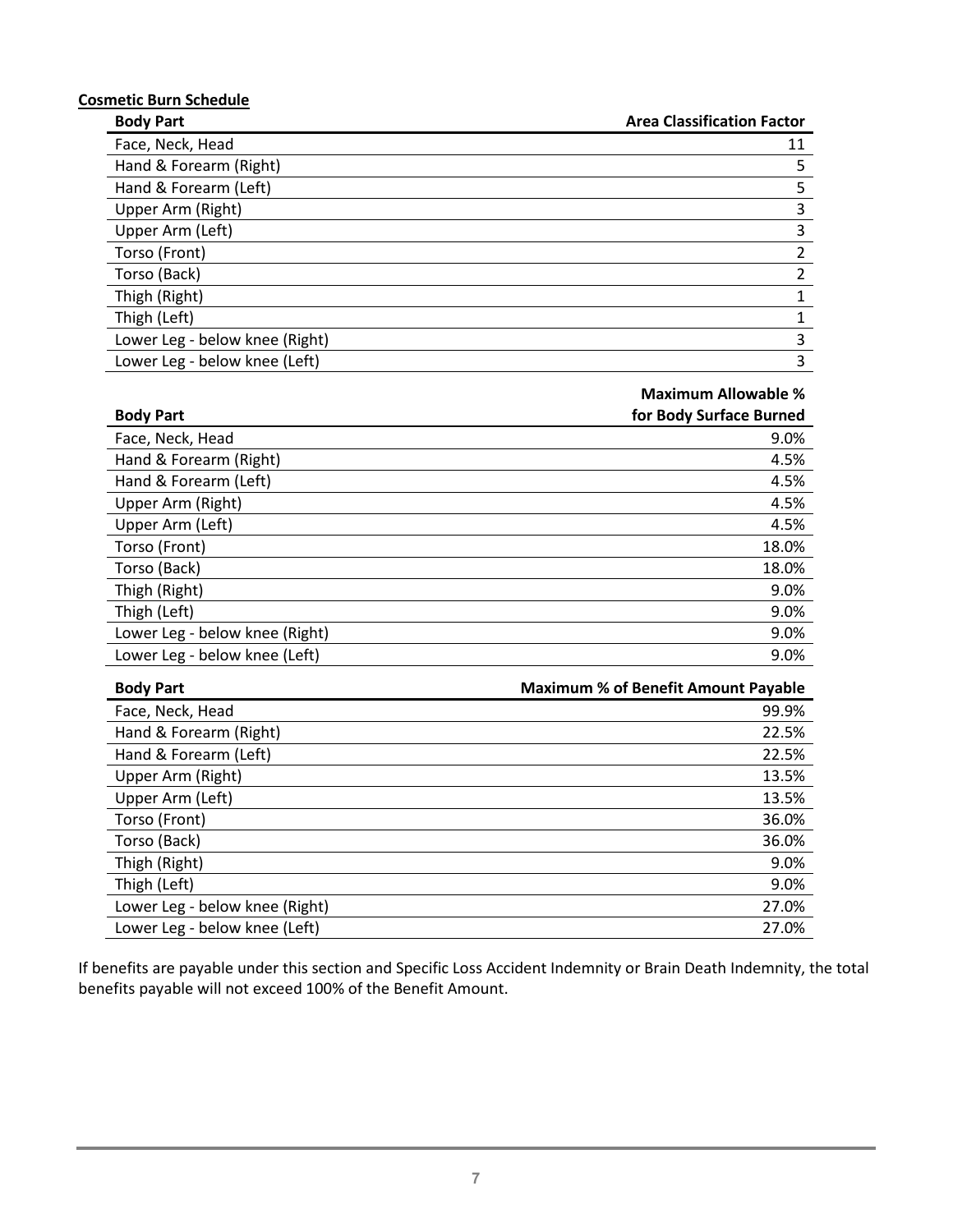#### **Day Care Indemnity**

If a Loss of Life results from an Injury sustained by you, and indemnity for such Loss becomes payable in accordance with the terms of this policy, the Insurer will pay the lesser of the following amounts for any Dependent Child who, on the date of or within 365 days of your death, is enrolled in a legally licensed Day-Care Centre:

- (a) 5% of the Benefit Amount; or
- (b) \$5,000 for each year (up to four consecutive years) your child remains enrolled in a legally licensed Day-Care Centre.

The total maximum payable under this benefit in combination with the Day-Care Indemnity maximum provided under any other policy issued by the Insurer will not exceed the Benefit Amount as stated in the Schedule.

The benefit will be paid each year immediately upon receipt of satisfactory proof that the child is enrolled in a legally licensed Day-Care Centre.

#### **Education Indemnity**

If a Loss of Life results from an Injury sustained by you, and indemnity for such Loss becomes payable in accordance with the terms of this policy, the Insurer will pay the lesser of the following amounts for any Dependent Child who, on the date of or within 365 days from the Insured Person's death, is enrolled as a full-time student in any Institution for Higher Learning:

- (a) 5% of the Specific Loss Accident Indemnity Benefit Amount; or
- (b) the Education Benefit Amount stated in the Schedule each year (up to four consecutive years) such child remains enrolled as a full-time student in an Institution for Higher Learning.

The total maximum payable under this section, in combination with the Education Benefit maximum provided under any other policy issued by the Insurer, will not exceed the Education Benefit Amount per year as stated in the Schedule.

The benefit will be paid each year immediately upon receipt of satisfactory proof that the Dependent Child is enrolled as a full-time student in an Institution for Higher Learning.

If a Dependent Child satisfies these requirements, such child will be deemed the Beneficiary with respect to the benefits payable under this provision.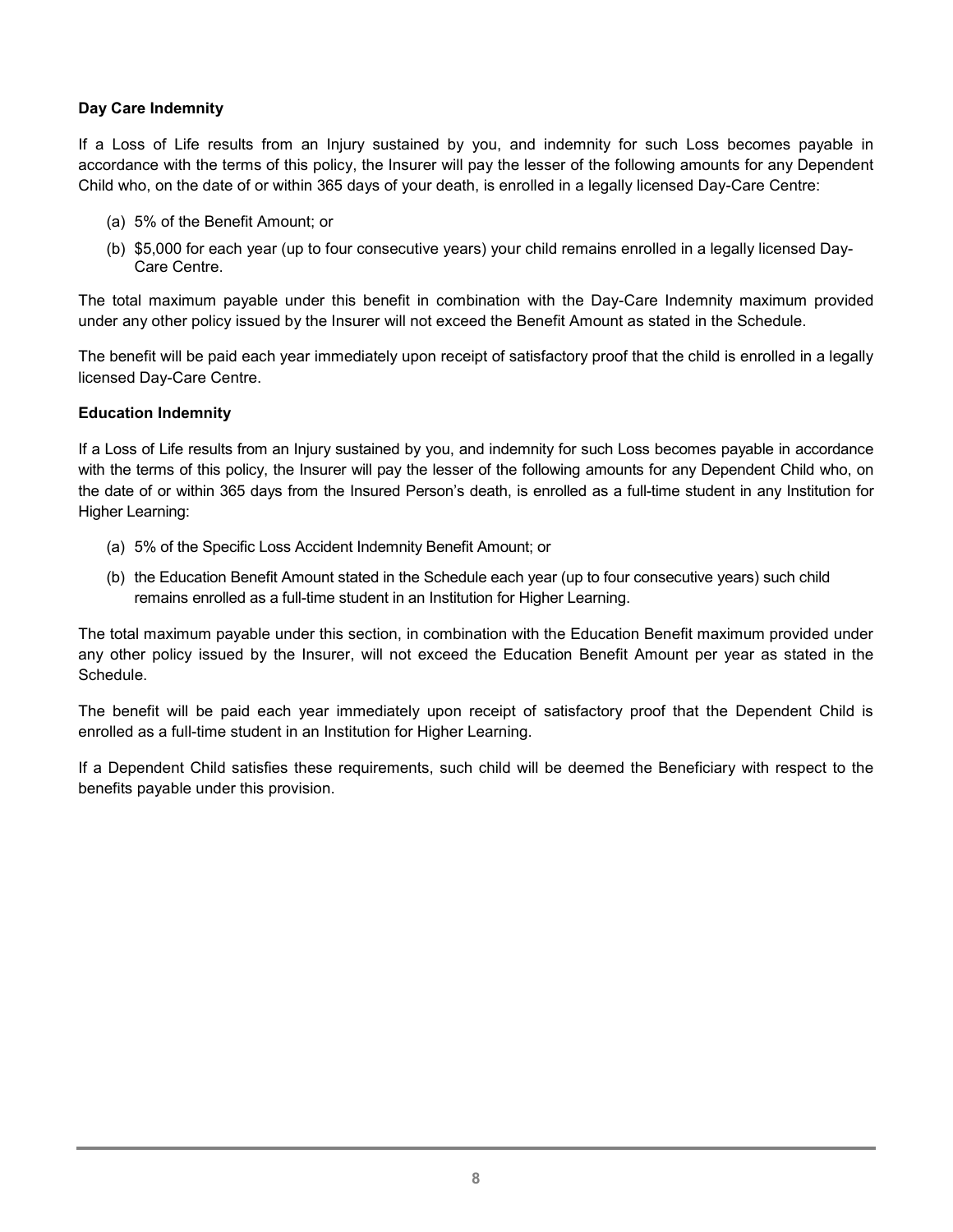#### **Family Transportation Expense (Plan A & B, Option 1, 2, 3)**

If, by reason of Injury, you sustain a Loss payable under the Specific Loss Accident Indemnity of this policy and is confined as an inpatient in a Hospital located more than 150 kilometres from your normal place of residence, the Insurer will pay the reasonable expenses actually incurred by any Immediate Family Members or a family representative for Accommodation and transportation by the most direct route to and from the confined Insured Person, subject to the following:

- (a) the Insured Person must be under the Regular Care and Attendance of a Physician; and
- (b) the Immediate Family Members or family representative must originate from and return to their normal place of residence.

Payment by the Insurer for the total of all expenses incurred by any Insured Person will not exceed the Benefit Amount as stated in the Schedule.

Payment will not be made for board or other ordinary living, travelling or clothing expenses. If transportation occurs in a vehicle or device other than one operated under a license for the conveyance of passengers for hire, then reimbursement of transportation expenses will be limited to a maximum of \$0.35 per kilometre travelled.

#### **Family Transportation Expense (Plan B Option 4)**

If, by reason of Injury, you sustain a Loss payable under Specific Loss Accident Indemnity of this policy and is either confined as an inpatient in a Hospital, or suffers a Loss of Life from any cause, the Insurer will pay the reasonable expenses actually incurred by any Immediate Family Members, or a family representative, for Accommodation and transportation by the most direct route to and from the confined Insured Person. In addition, payment will also include up to \$1,500 for living expenses for yourself, Immediate Family Members, or family representative, subject to the following:

- (a) you must be under the Regular Care and Attendance of a Physician;
- (b) the Immediate Family Members or family representative must originate from, and return to, their normal place of residence;
- (c) a maximum of two Family Members;
- (d) payment will not to exceed the Benefit Amount stated in the Schedule for all such expenses, as the result of any one Accident or Loss of Life.

#### **Funeral Expense**

If you suffer Loss of Life as the result of an Accident that is payable under Specific Loss Accident Indemnity of this policy, then the Insurer will pay the actual expense incurred for Customary Funeral Expenses, not to exceed the Benefit Amount as stated in the Schedule.

**'Customary Funeral Expenses'** *means* the services and material provided by an undertaker, mortician, crematorium, or funeral home relative to the burial of the deceased Insured Person, as well as the costs incurred for the purchase of a cemetery plot, tomb, or a mausoleum for the burial or internment of the deceased. Eligible expenses include a plaque, tombstone, or monument.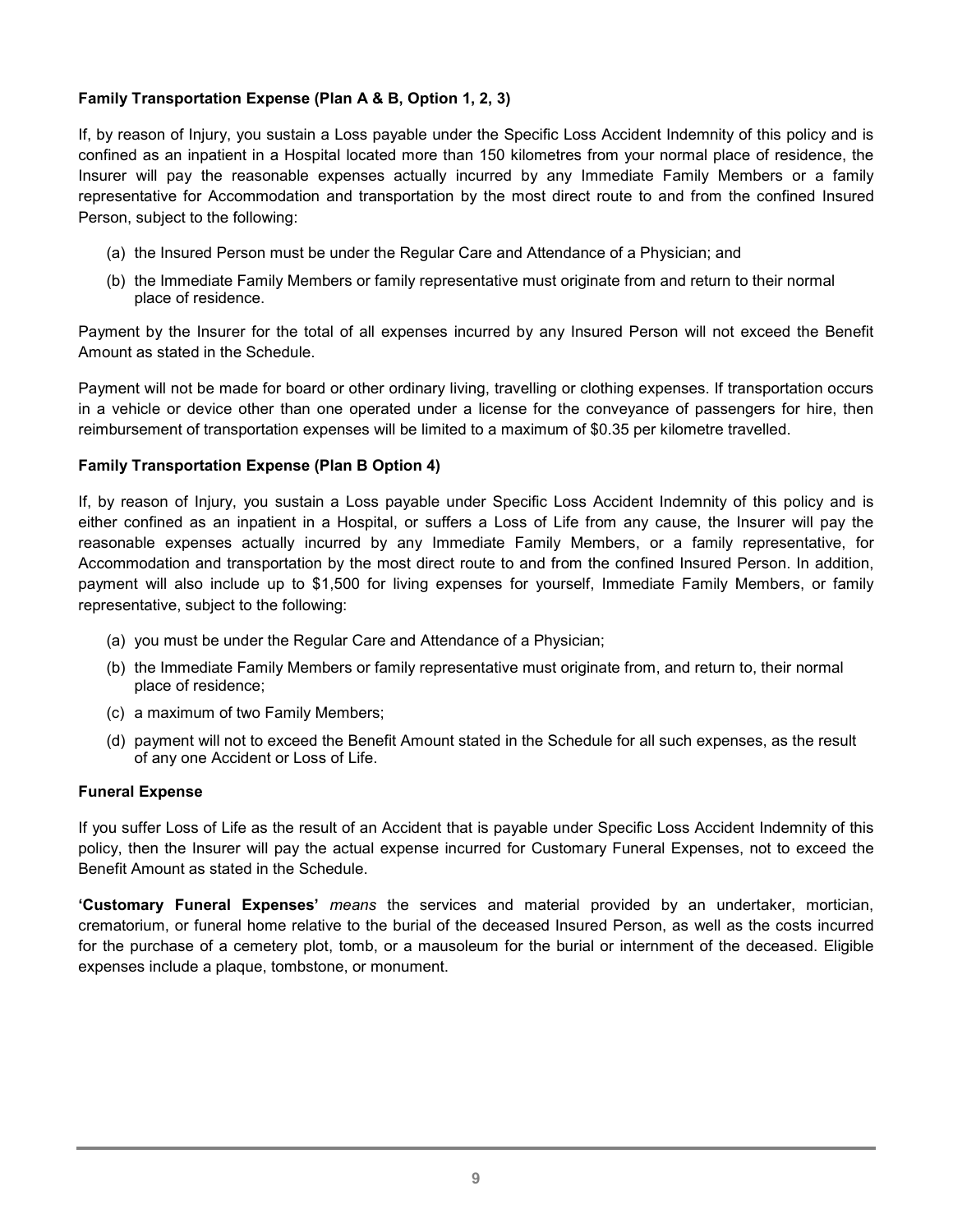#### **Home Alteration and/or Vehicle Medication Expense**

If, by reason of Injury, you sustain:

- (a) the Loss of Both Feet or Legs; or
- (b) the Loss of Use of Both Feet or Legs; or
- (c) becomes Quadriplegic, Paraplegic or Hemiplegic; and

for which indemnity is payable in accordance with the terms of this Employee Accidental Death or Dismemberment Insurance, and you subsequently require the use of a wheelchair to be ambulatory, the Insurer will pay the reasonable and necessary expenses actually incurred within three years of the date of Loss for:

- (a) the one-time cost of alterations to your principal Residence for the purpose of making it accessible. Home alterations must be made by persons experienced in such alterations, and must be recommended by a recognized organization that provides support and assistance to wheelchair users; and
- (a) the one-time cost of modifications to one motor vehicle utilized by the Insured Person. Such modifications must be carried out by persons with experience in such matters and must be approved by licensing authorities (where required) for the purpose of adapting it to the needs of the Insured Person.

Payment by the Insurer for the total of all expenses incurred by or for any Insured Person will not exceed the maximum as stated in the Schedule as the result of any one Accident. The amount payable under this section will be coordinated with any amount paid or payable under any other insurance plan providing the same or similar benefit.

#### **Hospital Indemnity**

A Daily Benefit will be payable to you when you are in a Hospital and under the Regular Care and Attendance of a Physician, but only if such Period of Hospitalization is necessary for the treatment of an Injury that results in a Loss payable under Specific Loss Accident Indemnity of this policy. Such Daily Benefit will be paid from the first Day of Hospitalization, but for no more than 365 days per Accident.

Subject to anything contrary in this policy, a Period of Hospitalization that becomes necessary for the treatment of an Injury, other than for a specific Loss, will be covered in accordance with the terms of this section, on condition that such Period of Hospitalization commences:

- (a) within 365 days of the date of the Accident that causes the Injury; and
- (b) while insurance under this policy is in force for the Insured Person.

Such Daily Benefit will be paid from the fifth Day of Hospitalization.

Only one Period of Hospitalization will be payable for all Injuries sustained by the Insured Person as the result of the same Accident.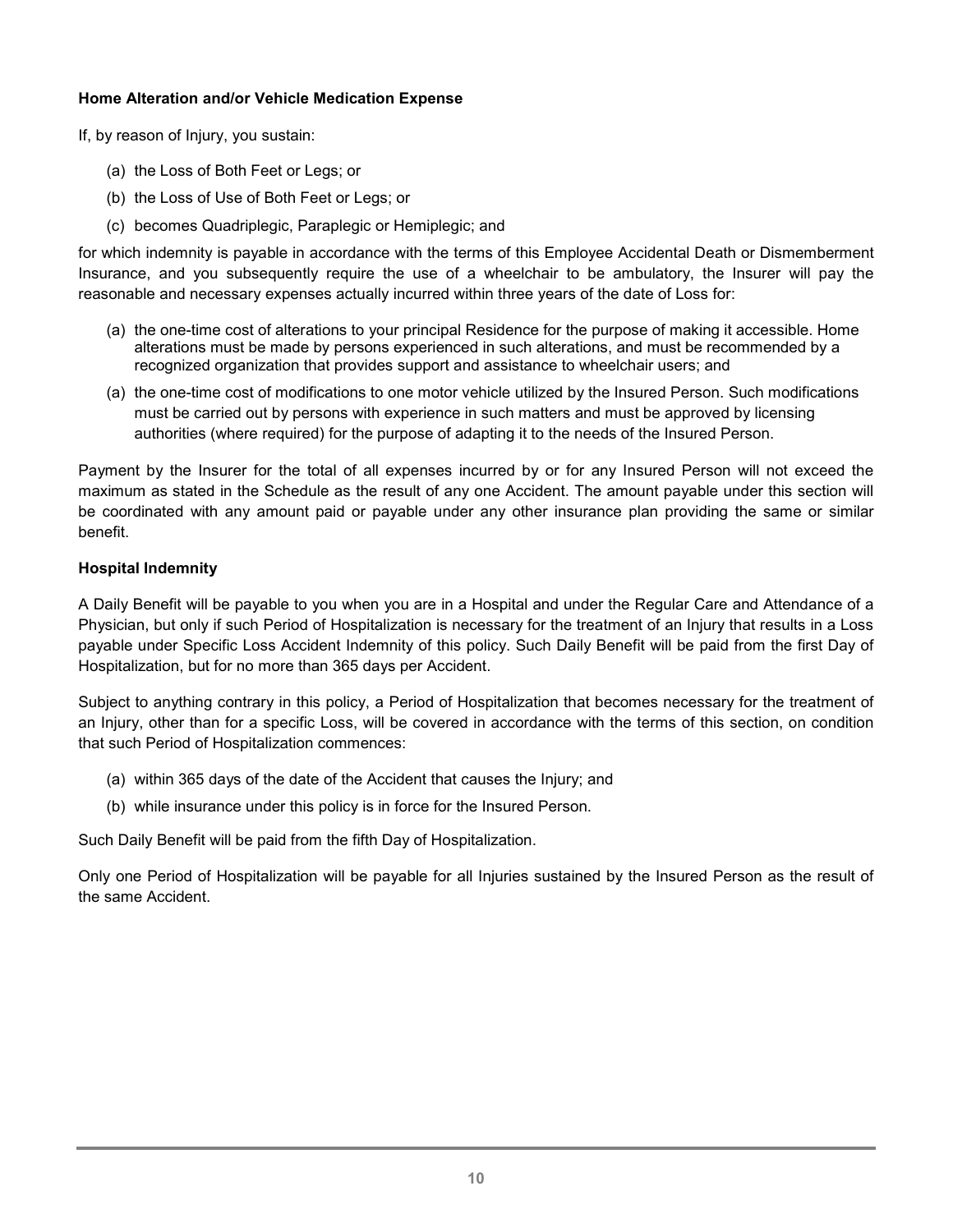#### **Identification Expense**

If a Loss of Life results from an Injury sustained by yourself, and the police or similar governmental authority require identification of your body, the Insurer will reimburse one Immediate Family Member's or a family representative's expenses incurred for transportation to the location of your body and return to their normal place of Residence by the most direct route and for lodging and board, subject to the Benefit Maximum as stated in the Schedule. If transportation is by any motor vehicle not for hire, then the reimbursement of transportation expenses will be limited to a maximum of \$0.35 per kilometre travelled. Your body must be located more than 150 kilometres from the Immediate Family Member's Residence.

#### **Occupational Training Expense**

If a Loss of Life results from an Injury sustained by an Insured Person, and indemnity for such Loss becomes payable in accordance with the terms of this policy, the Insurer will pay the reasonable and necessary expenses actually incurred, within 365 days from the date of such Loss, by the Spouse of the Insured Person who engages in a formal occupational training program in order to become specifically qualified for active employment in an occupation for which he or she would not otherwise have sufficient qualifications, not to exceed the Benefit Amount as stated in the Schedule for all such expenses. Payment will not be made for room, board or other ordinary living, travelling, or clothing expenses.

If the Insured Person's Spouse satisfies these requirements, such Spouse will be deemed the Beneficiary with respect to the benefits payable under this provision.

#### **Rehabilitation Expense**

If an Insured Person sustains a loss under section A5.1 Specific Loss Accident Indemnity due to an Injury, which then requires the Insured Person to participate in a rehabilitation program in order to be qualified to engage in an occupation in which he or she would not have otherwise engaged, then the Insurer will pay the reasonable and necessary expenses actually incurred within three years from the date of Loss.

Payment will not be made for room, board, or other ordinary living, travelling, or clothing expenses. Payment by the Insurer for the total of all expenses incurred by any Insured Person will not exceed the Benefit Amount as stated in the Schedule as the result of any one Accident.

#### **Repatriation Expense (Plan A and Plan B options 1, 2, 3)**

If a Loss of Life results from an Injury sustained by an Insured Person more than 50 kilometres from his or her normal place of Residence, or outside Canada, and indemnity for such Loss becomes payable in accordance with the terms of this policy, then the Insurer will pay the reasonable and customary expenses actually incurred for the transportation of the body of the deceased Insured Person to the first resting place (including but not limited to a funeral home or the place of interment) in proximity to the normal place of Residence of the deceased, including charges for the preparation of the body for such transportation. Payment by the Insurer will not exceed Benefit Maximum as stated in the Schedule.

#### **Repatriation Expense (Plan B, option 4)**

If a Loss of Life results from an Injury or Sickness sustained by an Insured Person the Insurer will pay the reasonable and customary expenses actually incurred for the transportation of the body of the deceased Insured Person to the first resting place (including but not limited to a funeral home or the place of interment) in proximity to the normal place of Residence of the deceased or to their home country of residence, including charges for the preparation of the body for such transportation. Payment by the Insurer will not exceed Benefit Maximum as stated in the Schedule.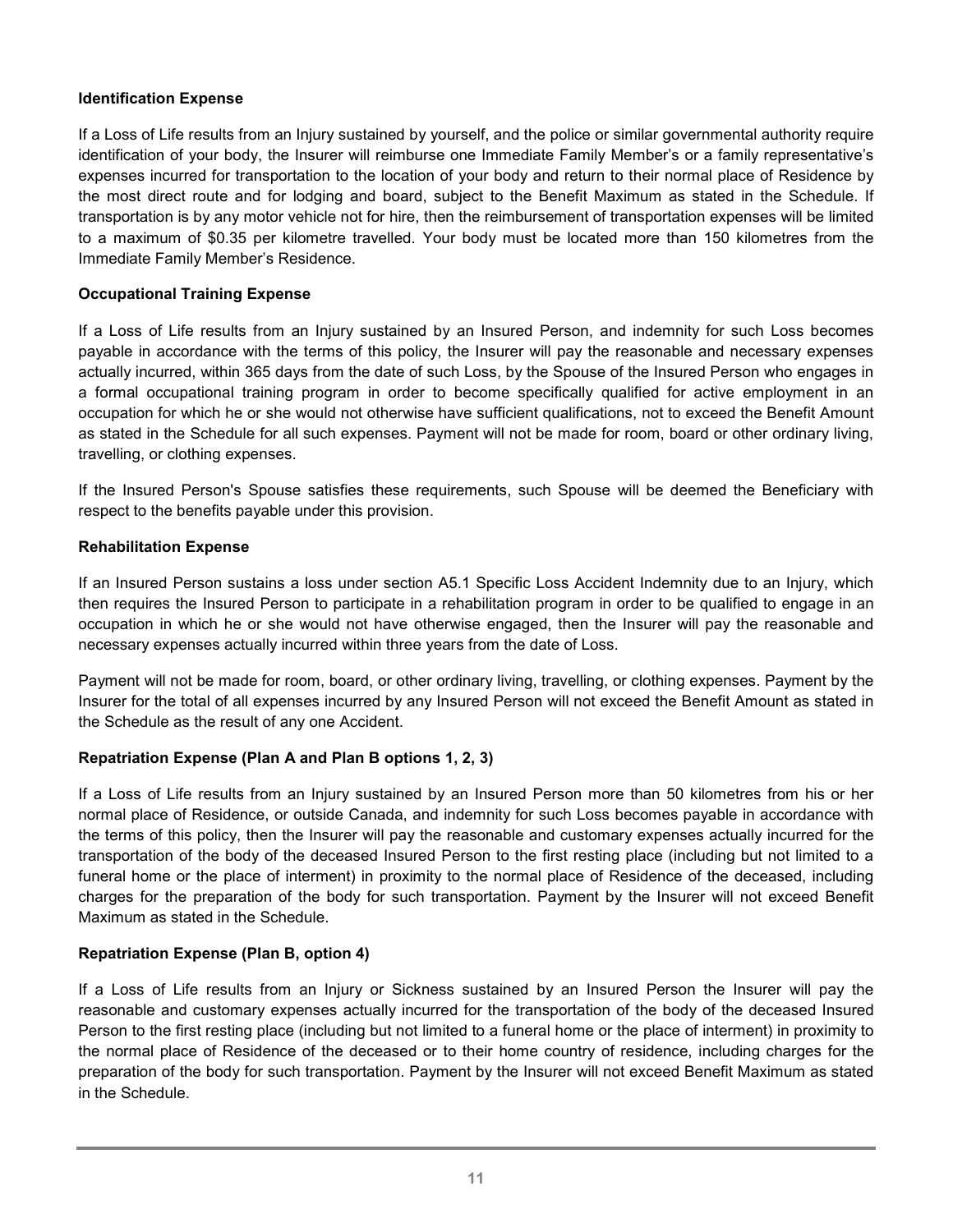#### **Seat Belt Indemnity**

If you sustain an Injury that results in a Loss payable under Specific Loss Accident Indemnity of this policy, then the Insurer will pay an additional sum equal to 10% of the applicable amount payable under Specific Loss Accident Indemnity, if at the time of the Accident the Insured Person was driving or riding in a Motorized Vehicle and wearing a properly fastened Seat Belt. Payment by the Insurer for the total of all expenses incurred by any Insured Person will not exceed the Benefit Maximum as stated in the Schedule.

The driver of the Motorized Vehicle must hold a current and valid driver's license of a rating authorizing him or her to operate such Motorized Vehicle and cannot be intoxicated nor under the influence of drugs, unless such drugs are taken as prescribed by a Physician, at the time of the Accident. "Intoxicated" and "under the influence of drugs" are as defined by the local jurisdiction where the Accident occurs.

Due proof of Seat Belt use must be provided as part of the written Proof of Loss.

**"Motorized Vehicle"** *means* a passenger car, station wagon, van, jeep-type automobile, truck, ambulance or any type of motorized vehicle used by municipal, provincial or federal police forces.

**"Seat Belt"** *means* those belts that form a restraint system and includes infant and child restraint systems when properly used with a Seat Belt, and the restraining belts which are part of a stretcher used in the transportation of sick or injured persons by ambulance.

#### **Suicide Death Indemnity**

If you suffer a Loss of Life resulting from suicide, the Insurer will pay the Benefit Amount as specified in the Schedule. Payment will not be made for International Students who suffered a loss of life resulting from suicide outside of Canada.

#### **When Will Benefits Not Be Paid?**

This policy does not cover any Loss, fatal or non-fatal, caused or contributed to by:

- a) suicide or intentionally self-inflicted Injury while sane or insane, other than as provided in Suicide Death Coverage;
- b) war or civil war, whether declared or undeclared
- c) active full-time, part-time or temporary service in the armed forces of any country;
- d) riding as a passenger or otherwise in any vehicle or device for aerial navigation, other than as provided in Aircraft Coverage;
- e) medical treatment or Surgery, except if the medical treatment or Surgery was needed because of an Accident.

This policy does not cover any of the following supplies or services or costs thereof:

- (a) expenses paid or payable under any government/group hospital, medical, dental or health care plan, or expenses for which insurance is prohibited by law;
- (b) expenses incurred outside of Canada if you are an international student, unless it is an Injury that occurs while on a trip to the United States of America, to a maximum duration of 3 weeks per trip.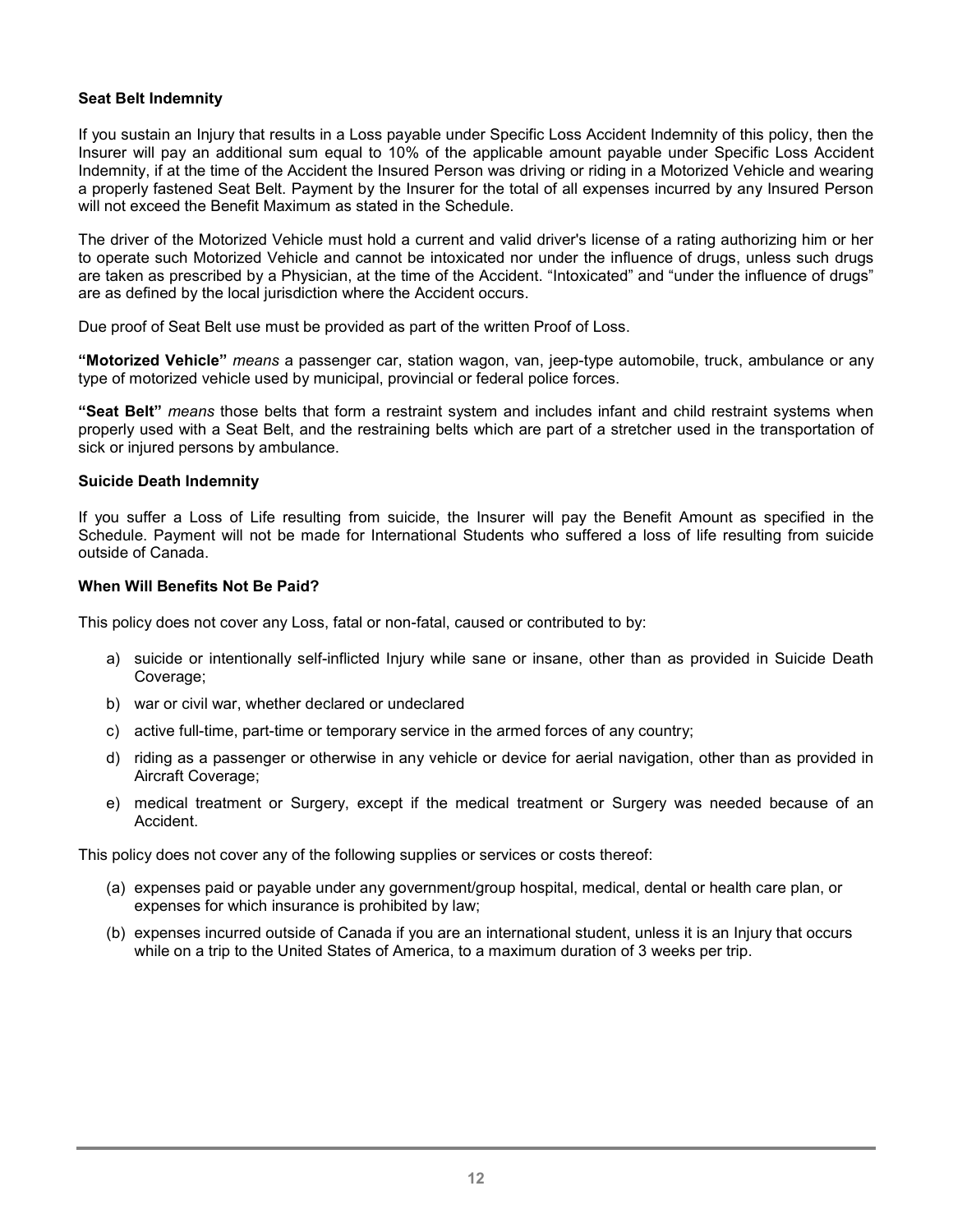#### **Beneficiary Designation**

**The policy contains a provision removing or restricting the right of the group person insured (the student) to designate persons to whom benefit insurance money is to be payable.**

- a) On your Effective Date under this plan your beneficiary is the executors or administrators of your estate or your heirs, unless you forward a written declaration to the Administrator designating a beneficiary. Any designation or change in beneficiary shall be effective on the date your written declaration is received at the office of the Administrator.
- b) you will be considered the beneficiary for all other indemnities payable.
- c) If, at your death, there is no designated beneficiary, benefit payments shall be made to the executors or administrators of your estate, or your heirs.
- d) If more than one (1) beneficiary is designated with no indication of their respective interests, they shall share equally in the benefit payments.
- **e)** The rights of a beneficiary who predeceases you shall revert to yourself

#### **Reserving Rights**

As a condition precedent to recovery of insurance money under this contract the Insurer reserves the right to:

a) examine the full details regarding the claim;

b) require the Insured Person to undergo a medical examination at the Insurer's expense;

c) examine the Insured Person when and so often as it reasonably required while the claim hereunder is pending;

d) require an autopsy to be performed on the Insured Person in the event of death, unless prohibited by law or religious belief;

e) disallow the claim based on information developed from the attending Physician's report, medical examination, payroll records, or other sources of pertinent data.

#### **Fraudulent Claims**

Any claim for benefits under the policy which is based on false or incorrect information on an application, claim form or other documents required to verify benefits will result in the benefits being denied or the liability assumed by the Beneficiary if the benefit has already been provided or performed.

#### **Limitation of Action**

Every action or proceeding against an insurer for the recovery of insurance money payable under the contract is absolutely barred unless commenced within the time set out in the *Insurance Act (*Alberta and B.C*.*).

Every action or proceeding against an insurer for the recovery of insurance money payable under the contract is absolutely barred unless commenced within the time set out in *The Insurance Act* (Manitoba).

Every action or proceeding against an insurer for the recovery of insurance money payable under the contract is absolutely barred unless commenced within the time set out in the *Limitations Act, 2002* (Ontario).

Otherwise, in Quebec every action must be brought within three (3) years after the date evidence is furnished, and in all other provinces within one (1) year from the date of loss or such longer period as may be required under the law applicable in such province.

#### **Subrogation**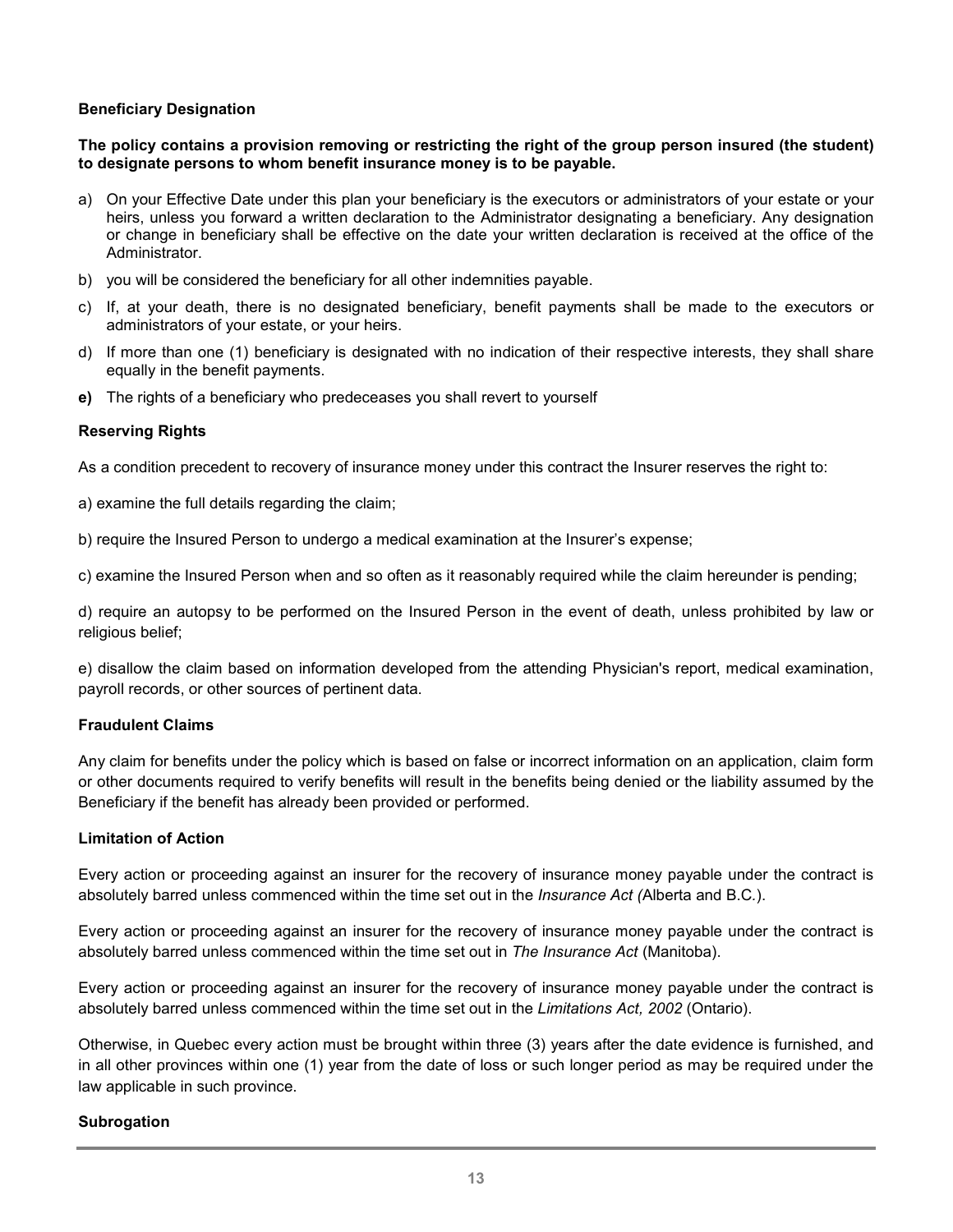The Insurer is subrogated in all the rights of Insured Persons against the third party liable for the damage that has given rise to an entitlement to payment of benefits under this policy up to the limitation of amounts paid by the Insurer.

The Insurer may, in the exercise of its right of subrogation and if it deems that a third party is liable, require that the Insured Person sign, if applicable, an act of subrogation in its favor at the time of paying any benefits.

#### **Insured Right of Access**

As required by your provincial legislation, or if you reside in Alberta or B.C., the Insured Person and any claimant may request a copy of the Insured Person's application, any written evidence of insurability and the Group Policy (other than confidential commercial information or other information exempted from disclosure by applicable law).

For further plan information please contact your plan administrator.

#### **HOW TO CLAIM**

In the event of a claim, contact your Health Plan Administrator.

Notice of claim must be given to the Insurer within 30 days from the date of the accident, and subsequent proof of claim must be submitted to the insurer within 90 days from the date of the accident.

Failure to give notice of claim or furnish proof of claim within the time prescribed in the policy condition will not invalidate the claim if the notice or proof is given or furnished as soon as reasonably possible and if it is shown that it was not reasonably possible to give notice or furnish proof within the time so prescribed. In no event, will the insurer accept notice of claim beyond one (1) year.

*This summary of coverage has been prepared in connection with a group plan underwritten by Western Life Assurance Company. For ease of reference it contains only a brief description and does not mention every provision of the contract issued. Please remember that rights and obligations are determined in accordance with the contract and not this summary of information. For the exact provisions applicable, please consult your Health Plan Administrator.*